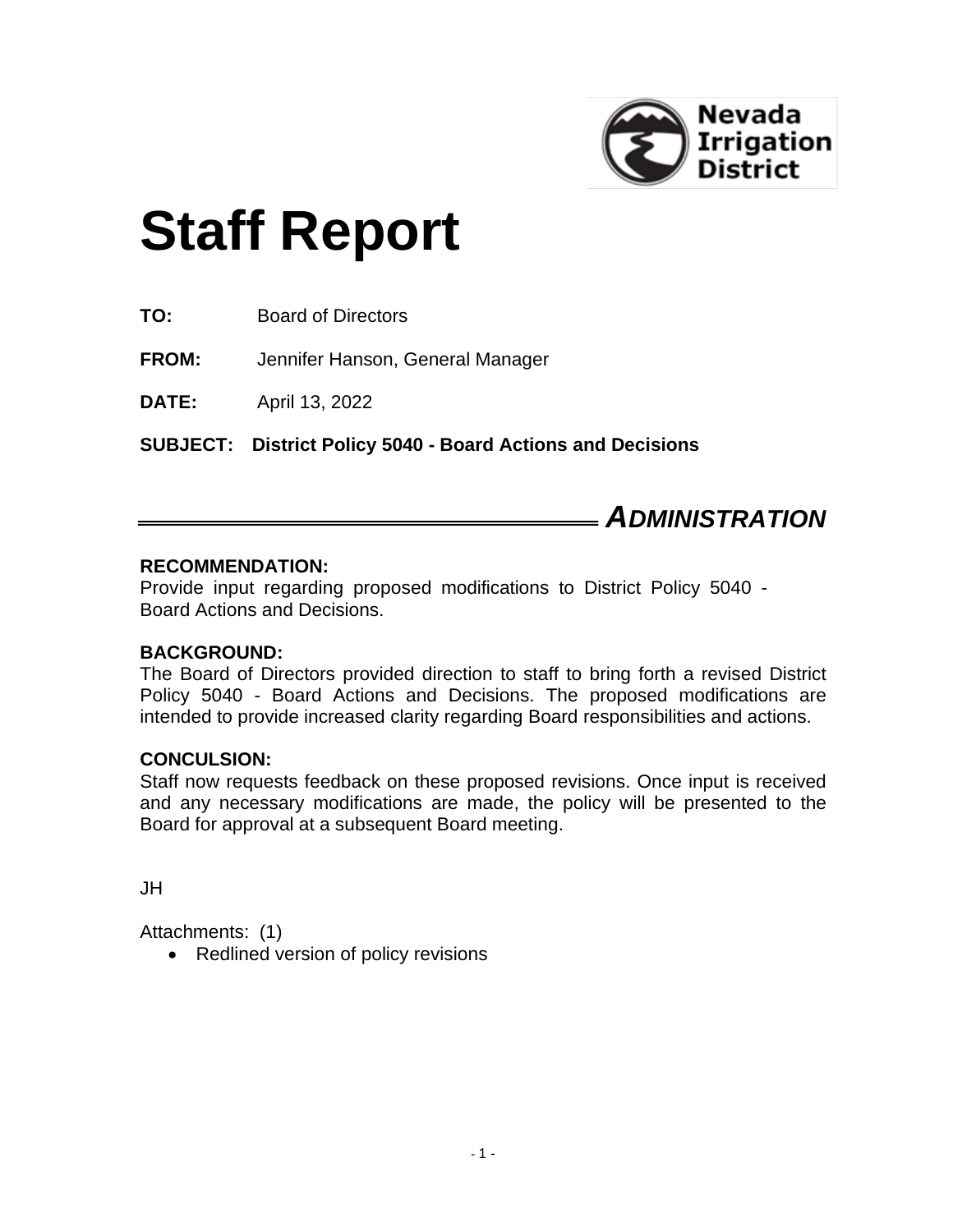# Nevada Irrigation District

### POLICY MANUAL

#### **POLICY TITLE: Board Actions and Decisions POLICY NUMBER: 5040**

**5040.1** Actions by the Board of Directors are generally limited to the areas of policy and regulation development, identification of strategic direction and priorities, financial oversight, representation of the constituency, and selection and oversight of the General Manager. Specific actions by the Board of Directors may include but are not limited to the following:

- $\triangleright$  Adoption or rejection of regulations or policies;
- $\triangleright$  Adoption or rejection of a resolution;

Adoption or rejection of an ordinance;

- $\geq$ Approval or rejection of any contract or expenditure;
- Approval or rejection of any proposal which commits District funds or facilities, including employment and dismissal of personnelof the annual budget (operating and capital) and staffing levels; and,
- Approval or disapproval of matters that require or may require the District or its employees to take action and/or provide services. Approval of new or substantially revised job specifications;
- Approval or termination of General Manager's employment agreement;
- Approval of District's Mission, Vision, and Strategic Priorities;
- Approval of all rates and fees; and
- Approval of all real property purchase and disposal;
- **5040.2** Action can only be taken by the vote of the majority of the Board of Directors and must be in compliance with California Government Code 54950, the Ralph M. Brown Act. Three (3) Directors represent a quorum for the conduct of business.
	- **5040.2.1** A member abstaining in a vote is considered as absent for that vote. A member abstaining due to a conflict of interest does not count towards a quorum. Refer to Policy 4050 regarding when Directors should recuse themselves from participating in the discussion or vote.